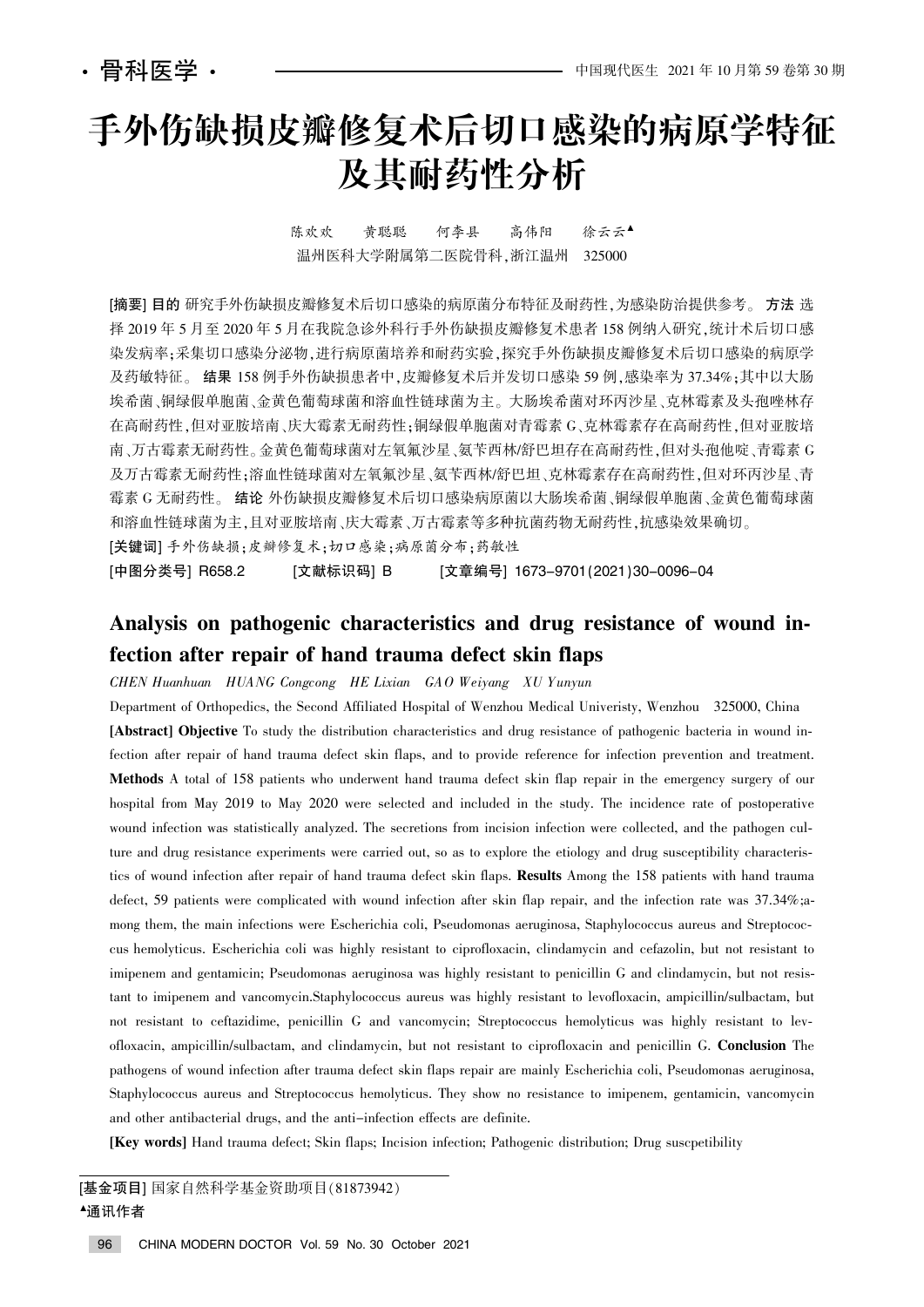手外伤皮肤缺损是外科临床较为常见的一种开 放性创伤疾病,主要是患者遭受外力切割、挤压、撕裂 等冲击,导致手部出现皮肤缺损、肌腱外露等症状,如 创伤部位得不到及时有效的治疗和修复,病情会急剧 恶化,细胞坏死会损伤手部功能,严重影响患者生活 质量[1-2]。皮瓣修复术是临床治疗手外伤皮肤缺损的首 选方式,具有创面修复效果好、操作简单、安全可靠等 优势,已经在外科临床治疗中得到广泛应用<sup>[3]</sup>。研究发 现.皮瓣修复术通过外科手术移植带有自身血液供应。 包含皮下脂肪组织的皮瓣,以实现手部皮肤缺损修 复、促进你再手部功能恢复的治疗目的。术后切口感 染是手外伤皮肤缺损皮瓣修复术最主要的并发症,一 旦出现感染,会造成皮瓣坏死、形成脓腔、窦道,导致 手术失败,影响康复进程[45]。因此,积极探究皮瓣修复 术后切口感染的病原学、耐药性特征就显得尤为重要。 基于此,本研究手外伤缺损皮瓣修复术后切口感染的 病原菌分布特征、耐药性进行分析, 探讨相关防治干 预对策,现报道如下。

#### 1 资料与方法

## 1.1 一般资料

选择 2019 年 5 月至 2020 年 5 月在我院急诊外 科行手外伤缺损皮瓣修复术患者 158 例纳入研究,男 81 例, 女 77 例, 年龄 16~68 岁, 平均(45.28±8.35)岁。 纳入标准:1所有患者均符合中国感染病相关专家组 制定的叶2015 多重耐药菌医院感染预防与控制中国 专家共识》向关于手术后切口感染相关诊断标准: ②依从性好,能够主动配合相关调查活动;3均实施 手部缺损皮瓣修复手术,且术前未出现感染症状:4符 合本院医学委员会相关伦理学要求;5患者对研究相 关内容均充分知情,并签署知情确认书。排除标准: ①合并先天性免疫功能障碍疾病患者:2合并严重 精神分裂或认知功能障碍性疾病,无法独立思考和 交流<sup>[7</sup>]; ③合并恶性肿瘤疾病患者; ④临床资料不完整 或中途退出研究的患者。

## 1.2 方法

1.2.1 病原学检测 取无菌长棉签采集患者皮瓣术后 切口分泌物, 置于专用试管后立即送往微生物实验室 开展细菌培养、分离和鉴定。将采集的皮瓣修复术切 口分泌物标本准确放入血琼脂平板上,置于 35℃环境 下培养 72 h, 经全自动微生物分析仪(设备型号: AU 5800,美国贝克曼库尔特有限公司)鉴定分泌物标本 内病原菌,并计数病原菌的菌落数。

1.2.2 耐药性检测 将分离培养获取的病原体,采用

K-B 琼脂法开展药敏实验,并根据美国临床实验室标 准化委员会(Clinical and laboratory standards institute, NCCLS)相关标准进行耐药性结果判定。

1.3 观察指标

统计术后切口感染发病率;采集切口感染分泌 物,进行病原菌培养和耐药实验,探究手外伤缺损皮 瓣修复术后切口感染的病原学及耐药性。

#### 2 结果

2.1 手外伤缺损皮瓣修复术后切口感染发病率

158 例手外伤缺损患者中,皮瓣修复术后并发切 口感染 59 例.感染率为 37.34%。

2.2 手外伤缺损皮瓣修复术后切口感染病原菌特征分布

59 例切口感染患者中共分离 65 株病原菌, 包 括革兰阴性菌 24 株(36.92%)、革兰阳性菌 34 株 (52.31%)、真菌 7 株 $(10.77\%)$ 。见表 1。

表 1 手外伤缺损皮瓣修复术后切口感染病原菌分布

| 病原菌种类 | $\boldsymbol{n}$ |           | 菌株数(株)         | 检出率 $(\% )$ |
|-------|------------------|-----------|----------------|-------------|
| 革兰阴性菌 | 24               | 鲍氏不动杆菌    | 4              | 6.15        |
|       |                  | 大肠埃希菌     | 9              | 13.85       |
|       |                  | 肺炎克雷伯菌    | 3              | 4.61        |
|       |                  | 铜绿假单胞菌    | 6              | 9.23        |
|       |                  | 其他        | $\overline{2}$ | 3.08        |
| 革兰阳性菌 | 34               | 粪肠球菌      | 7              | 10.77       |
|       |                  | 金黄色葡萄球菌   | 11             | 16.92       |
|       |                  | 溶血性链球菌    | 9              | 13.85       |
|       |                  | 凝固酶阴性葡萄球菌 | 4              | 6.15        |
|       |                  | 其他        | 3              | 4.61        |
| 真菌    | 7                | 热带假丝酵母菌   | $\overline{2}$ | 3.08        |
|       |                  | 光滑假丝酵母菌   | $\overline{4}$ | 6.15        |
|       |                  | 白色假丝酵母菌   | $\overline{c}$ | 3.08        |
|       |                  | 其他        | 1              | 1.54        |
| 合计    |                  |           | 65             | 100.00      |

2.3 手外伤缺损皮瓣修复术后切口感染革兰阴性菌药 敏性

大肠埃希菌对环丙沙星、克林霉素及头孢唑林具 高耐药性,但对亚胺培南、庆大霉素无耐药性;铜绿假 单胞菌对青霉素 G、克林霉素具耐药性,但对亚胺培 南、万古霉素无耐药性。见表 2。

2.4 手外伤缺损皮瓣修复术后切口感染革兰阳性菌药 敏性

金黄色葡萄球菌对左氧氟沙星、氨苄西林/舒巴 坦存在高耐药性,耐药率均为 100.00%,但对头孢他 啶、青霉素 G 及万古霉素无耐药性:溶血性链球菌对 左氧氟沙星、氨苄西林/舒巴坦具高耐药性,对青霉素 G 及环丙沙星无耐药性。见表 3。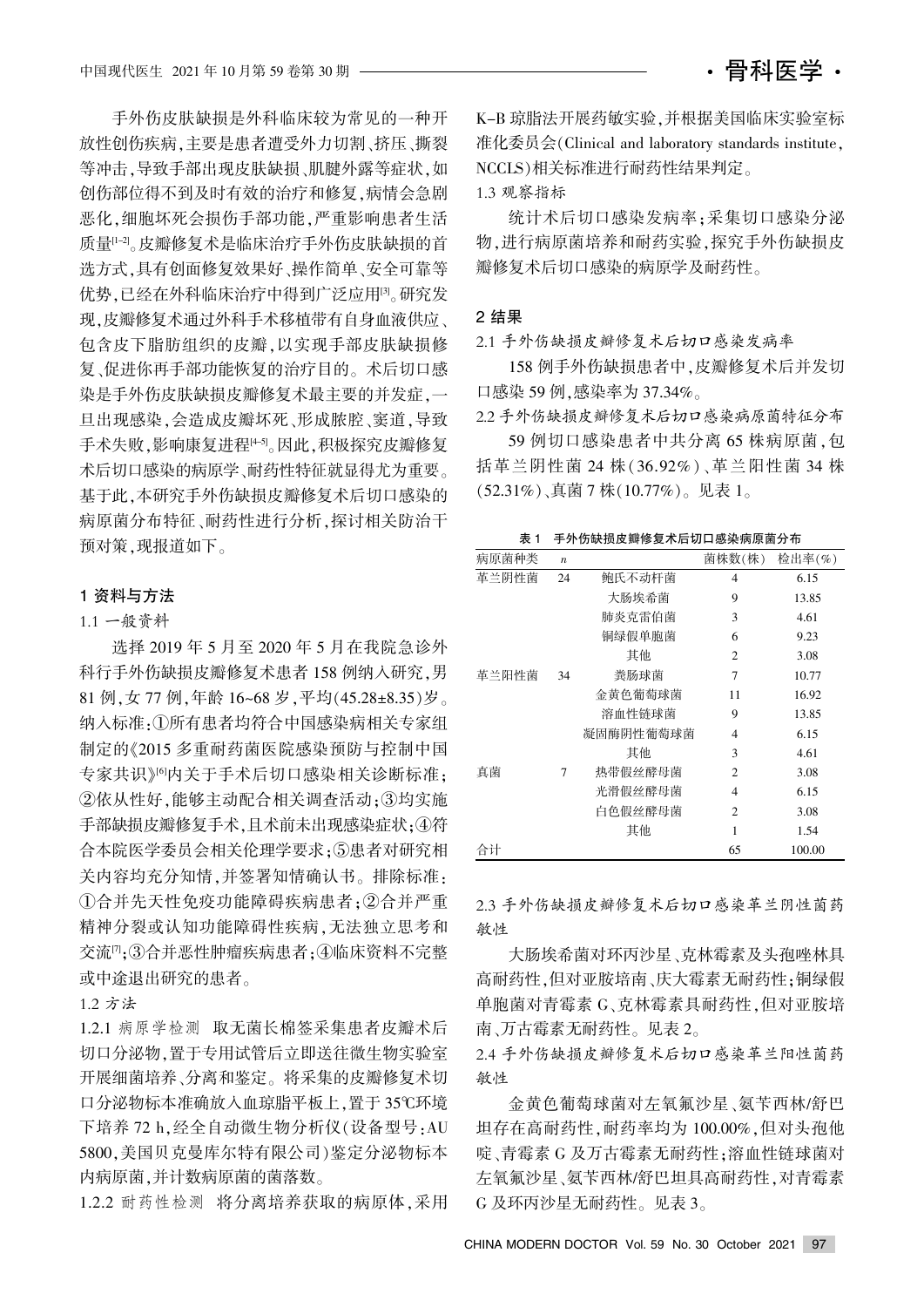表 2 手外伤缺损皮瓣修复术后切口感染革兰阴性菌药敏性

| 抗菌药物     | 大肠埃希菌 $(n=9)$  |               | 铜绿假单胞菌(n=6)    |          |
|----------|----------------|---------------|----------------|----------|
|          |                | 菌株数(株) 耐药率(%) | 菌株数(株) 耐药率(%)  |          |
| 左氧氟沙星    | 3              | 33.33         | 1              | 16.67    |
| 环丙沙星     | 9              | 100.00        | 4              | 66.67    |
| 亚胺培南     | 0              | $\Omega$      | 0              | 0.00     |
| 头孢他啶     | $\overline{4}$ | 44.44         | $\overline{c}$ | 33.33    |
| 美罗培南     | 1              | 11.11         | $\overline{c}$ | 33.33    |
| 氨苄西林/舒巴坦 | $\mathfrak{D}$ | 22.22         | 5              | 83.33    |
| 青霉素 G    | $\mathfrak{D}$ | 22.22         | 6              | 100.00   |
| 庆大霉素     | $\Omega$       | $\Omega$      | 1              | 16.67    |
| 头孢唑林     | 8              | 88.88         | 4              | 66.67    |
| 头孢曲松     | 5              | 55.55         | $\overline{c}$ | 33.33    |
| 万古霉素     | $\mathfrak{D}$ | 22.22         | $\theta$       | $\theta$ |
| 克林霉素     | 9              | 100.00        | 6              | 100.00   |

| 抗菌药物     | 金黄色葡萄球菌 $(n=11)$ |          | 溶血性链球菌(n=9)                 |          |
|----------|------------------|----------|-----------------------------|----------|
|          |                  |          | 菌株数(株) 耐药率(%) 菌株数(株) 耐药率(%) |          |
| 左氧氟沙星    | 11               | 100.00   | 9                           | 99.99    |
| 环丙沙星     | 5                | 45.45    | $\theta$                    | 0        |
| 亚胺培南     | $\overline{c}$   | 18.18    | $\overline{4}$              | 44.44    |
| 头孢他啶     | $\Omega$         | $\Omega$ | 6                           | 66.66    |
| 美罗培南     | $\overline{c}$   | 18.18    | 1                           | 11.11    |
| 氨苄西林/舒巴坦 | 11               | 100.00   | 9                           | 100.00   |
| 青霉素 G    | 0                | $\Omega$ | $\Omega$                    | $\Omega$ |
| 庆大霉素     | 1                | 9.09     | $\overline{c}$              | 22.22    |
| 头孢唑林     | 8                | 72.73    | 7                           | 77.77    |
| 头孢曲松     | 4                | 36.36    | 4                           | 44.44    |
| 万古霉素     | $\theta$         | $\theta$ | 3                           | 33.33    |
| 克林霉素     | 3                | 27.27    | 9                           | 100.00   |

## 3 讨论

随着经济社会的不断发展,机械设备的大规模应 用,各种意外创伤的发生率也在不断升高,其中以手 部开放性创伤疾病最为常见。目前,皮瓣移植手术已 经成为修复手部开放性创伤疾病的重要临床手段,不 仅能够有效修复手部缺损的创面组织,改善患者创伤 手部的美观效果:还可以通过修改患者手部缺损的软 组织,重建其手功能,进而有利提高患者预后生活质 量<sup>图</sup>。研究发现,由于手外伤缺损皮瓣修复手术时间 长、难度大,术中长时间的切口暴露会增加病原菌定 植感染风险,因此积极探究手外伤缺损皮瓣修复术后 切口感染的病原学特征及耐药性就显得十分关键.可 为临床感染防治措施的制定提供理论参考[9-10]。

本研究结果显示,158 例手外伤缺损患者中,皮 瓣修复术后并发切口感染 59 例,感染率为 37.34%。 提示手外伤缺损皮瓣修复术后具有较高的感染并发 风险,亟需制定针对性感染预防、治疗对策措施,降低 手外伤缺损皮瓣修复术后切口感染发病率,提高患者 预后生活质量[11]。本研究结果显示: 59 例切口感染患 者中共分离 65 株病原菌, 包括 24 株 (36.92%) 革兰阴 性菌、34株(52.31%)革兰阳性菌、7株(10.77%)真菌; 提示金黄色葡萄球菌、溶血性链球菌等革兰阳性菌是 造成手外伤缺损皮瓣修复术后切口感染的主要致病菌. 临床中应加以重视,并制定针对性护理干预措施[12-13]。 本研究结果显示,大肠埃希菌对环丙沙星、克林霉素 及头孢唑林具高耐药性,对亚胺培南、庆大霉素无耐 药性;铜绿假单胞菌对青霉素 G、克林霉素存在高耐 药性,耐药率均>80%,但对亚胺培南、万古霉素无耐 药性。金黄色葡萄球菌对左氧氟沙星、氨苄西林/舒巴 坦存在高耐药性,但对头孢他啶、青霉素 G 及万古霉 素无耐药性:溶血性链球菌对左氧氟沙星、氨苄西林/ 舒巴坦具高耐药性, 对青霉素 G 及环丙沙星无耐药 性。提示导致手外伤缺损皮瓣修复术后并发切口感染 的金黄色葡萄球菌、溶血性链球菌、大肠埃希菌、铜绿 假单胞菌等对多种常用抗感染药物具有高耐药性.如 环丙沙星、左氧氟沙星、氨苄西林/舒巴坦、克林霉素 及头孢唑林等,但对亚胺培南、万古霉素、环丙沙星、 青霉素 G 等并无明显耐药性,具有相对较高的抗感 染治疗效果[14-15]:故认为亚胺培南、万古霉素可作为防 治手外伤缺损皮瓣修复术后切口并发革兰阴性菌感 染药物, 而青霉素 G 和环丙沙星可作为手外伤缺损 皮瓣修复术后切口并发革兰阳性菌感染药物,应用效 果确切<sup>[16-17</sup>。与此同时,过度滥用抗菌药物可导致病原 体耐药性增加,临床中需引起高度重视,即找实际应 用抗菌药物实施抗感染治疗过程中,需严格监测感染 适应证及不良反应[18]。深入分析皮瓣修复术后并发切 口感染的病原体分布特征及耐药特点进行了解,开展 必要性药敏实验,参照实际药敏结果合理选择抗菌药 物,以提高临床抗感染治疗效果[19-20]。

综上所述,金黄色葡萄球菌、溶血性链球菌等革 兰阳性菌是造成手外伤缺损皮瓣修复术后切口感染 的主要致病菌,且对亚胺培南、青霉素 G 等多种抗菌 药物无耐药性,故为降低皮瓣修复术后切口感染发生 率. 需根据药敏实验结果提供合适抗感染药物, 以确 保治疗效果。

### [参考文献]

- [1] 王峰.手部软组织缺损皮瓣修复术后切口感染临床特 点及影响因素分析[J].国际医药卫生导报, 2020, 26(8): 1096-1099.
- [2] 齐朝阳,叶甫国,王继业,等.手部创面皮瓣修复术后医 院切口感染患者的临床特点及影响因素分析[J].中华 医院感染学杂志, 2018, 28(7): 1057-1060.